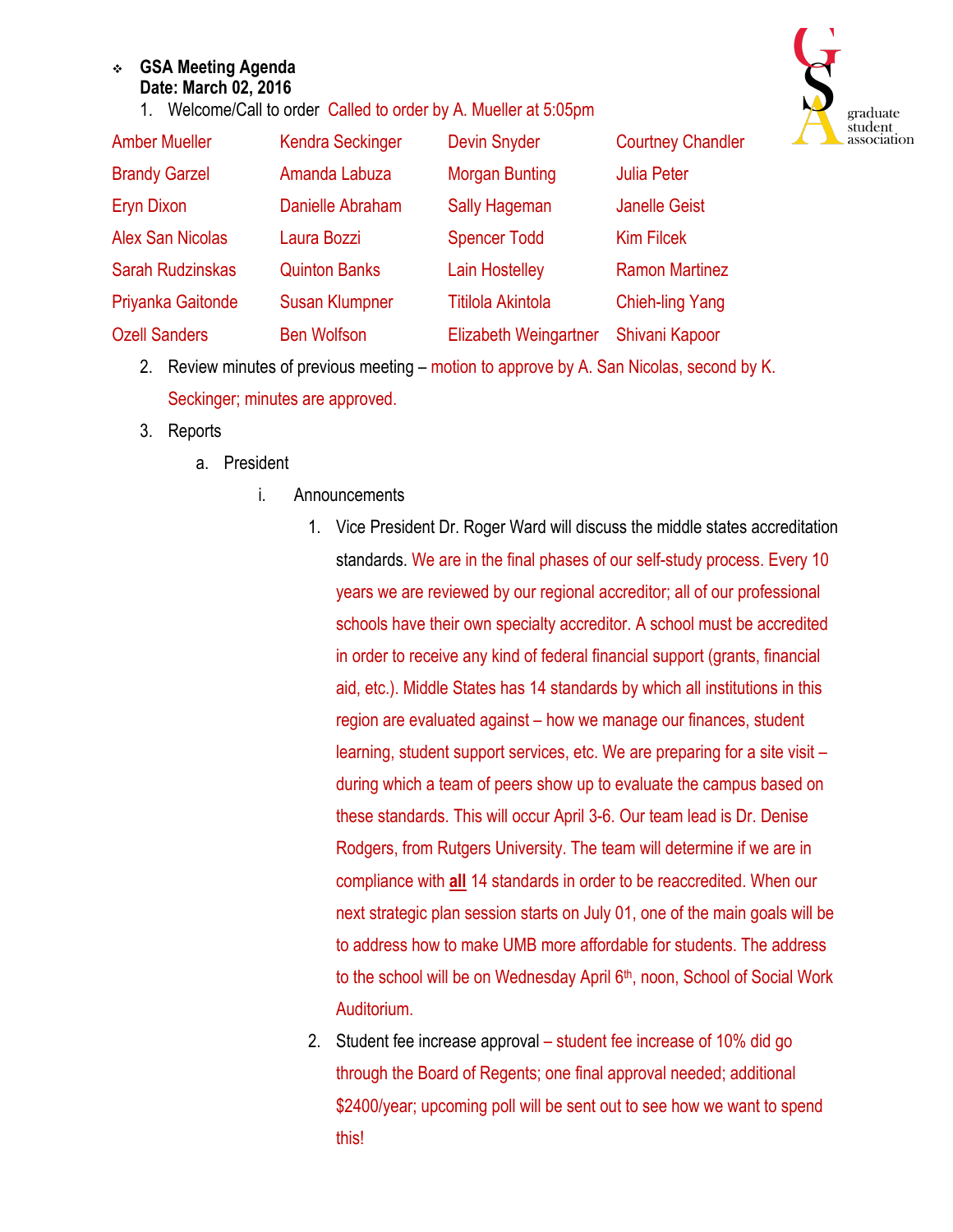- 3. GSA elections June 1st; during our April meting, we will be accepting nominations; there are two meetings before voting – April and May, so propose nominations and accept them then.
- ii. Meet & Confer Committee have not met nor conferred.
- b. Vice President
	- i. Announcements
	- ii. Social Activities Committee
		- 1. Candidacy Ceremony Thursday, April 21st from 4-7pm in MSTF Auditorium; reception in MSTF Atrium; each candidate will be gifted a portfolio from the Graduate School. Gust list is limited to the candidates +1, mentors, labmates, and Deans of each school; currently working on menu; invites will be sent out this week; will honor those who reached candidacy in the CALENDAR year 2015
		- 2. Socials we have \$3379 left in our budget for the Spring/Summer semesters, including funds allocated for a service project; can have a spring social & a summer social – have drink tickets to help keep the tab open longer & not penalize people who can't get to the social in the first 30 minutes
		- 3. Service project any ideas?? Email Kendra! umb.gsa.vp@gmail.com
	- iii. USGA Announcements last meeting was a funding meeting.
- c. Treasurer
	- i. Account \$14,367.63 currently in the account
	- ii. Finance Committee
		- 1. Review of last quarter's travel awards tentatively meeting March 22 to review travel awards score sheet changes.
- d. Secretary
	- i. Announcements
	- ii. Professional Development Committee Research Award Winner = Elizabeth Woytowicz
	- iii. 3 Minute Thesis Feedback- filled out the online form; worded like a survey, not an actual sign-up sheet, so people were not aware of an actual commitment. Lack of communication and responses was a big issue.
	- iv. GRC- committee meeting after this meeting!!! Everyone is encouraged to come.
		- 1. Have you seen the registration emails?
		- 2. Sign up to volunteer!